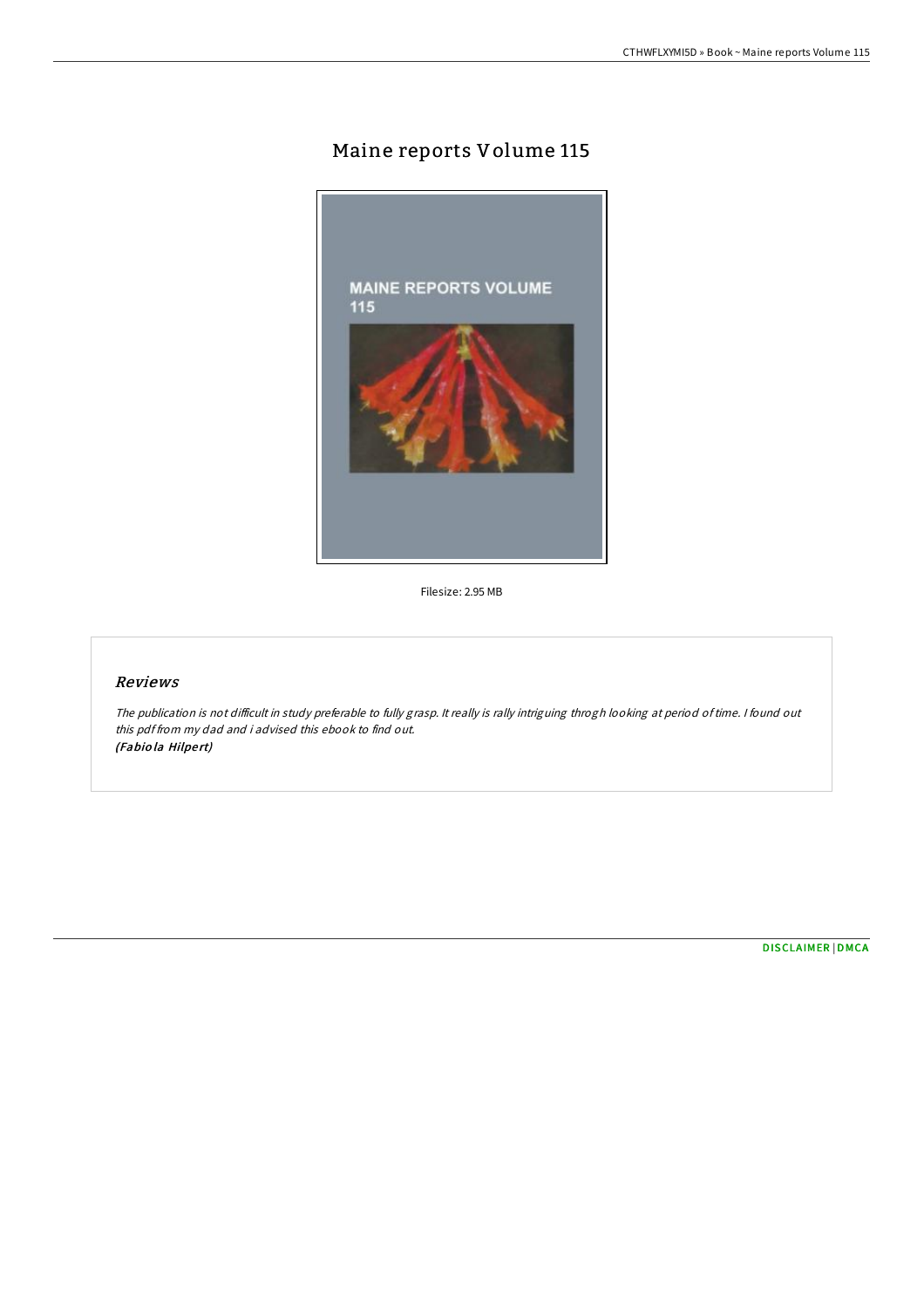## MAINE REPORTS VOLUME 115



To save Maine reports Volume 115 PDF, you should follow the link under and save the file or get access to additional information which are have conjunction with MAINE REPORTS VOLUME 115 ebook.

RareBooksClub. Paperback. Book Condition: New. This item is printed on demand. Paperback. 246 pages. Dimensions: 9.7in. x 7.4in. x 0.5in.This historic book may have numerous typos and missing text. Purchasers can usually download a free scanned copy of the original book (without typos) from the publisher. Not indexed. Not illustrated. 1917 edition. Excerpt: . . . that section I 5 of c. 68, R. S. (1903) is to be included in the enumeration of sections of that chapter in section 54 of c. 66 of the same revision. See State v. Chadbourne, 74 Maine, 506. . If there could be any doubt as to the conclusion reached, it disappears in the light of 26, c. 68, R. S. (Pub. Laws, 1873, c. 116, 1) which is as follows: When commissioners appointed under section fiHy-four of chapter sixty-six have reported on any claims submitted to them, and their report has been accepted without appeal, it is final, notwithstanding the estate afterwards proves insolvent. . . . The amount awarded by the first commissioners shall be entered by the Judge on the list of debts entitled to dividends. The-effect of the statute, if our conclusion be not right, is to place the claim against a solvent estate, subsequen-tly declared. insolvent, in a different class from a claim against an insolvent estate, so far as the results of accident or mistake are concerned. In one case an administrator may invoke the action of commissioners and appeal from their decision, and, if the claimant fails to bring his action from accident or mistake, he is without remedy, while in the latter, if the administrator appeals from the decision of commissioners appointed in an insolvent estate, the claimant is afforded a remedy for his accident or mistake. It cannot be that such inequality was intended...

 $\sqrt{100}$ Read Maine repo rts Vo lume 115 [Online](http://almighty24.tech/maine-reports-volume-115.html) E Download PDF [Maine](http://almighty24.tech/maine-reports-volume-115.html) reports Volume 115